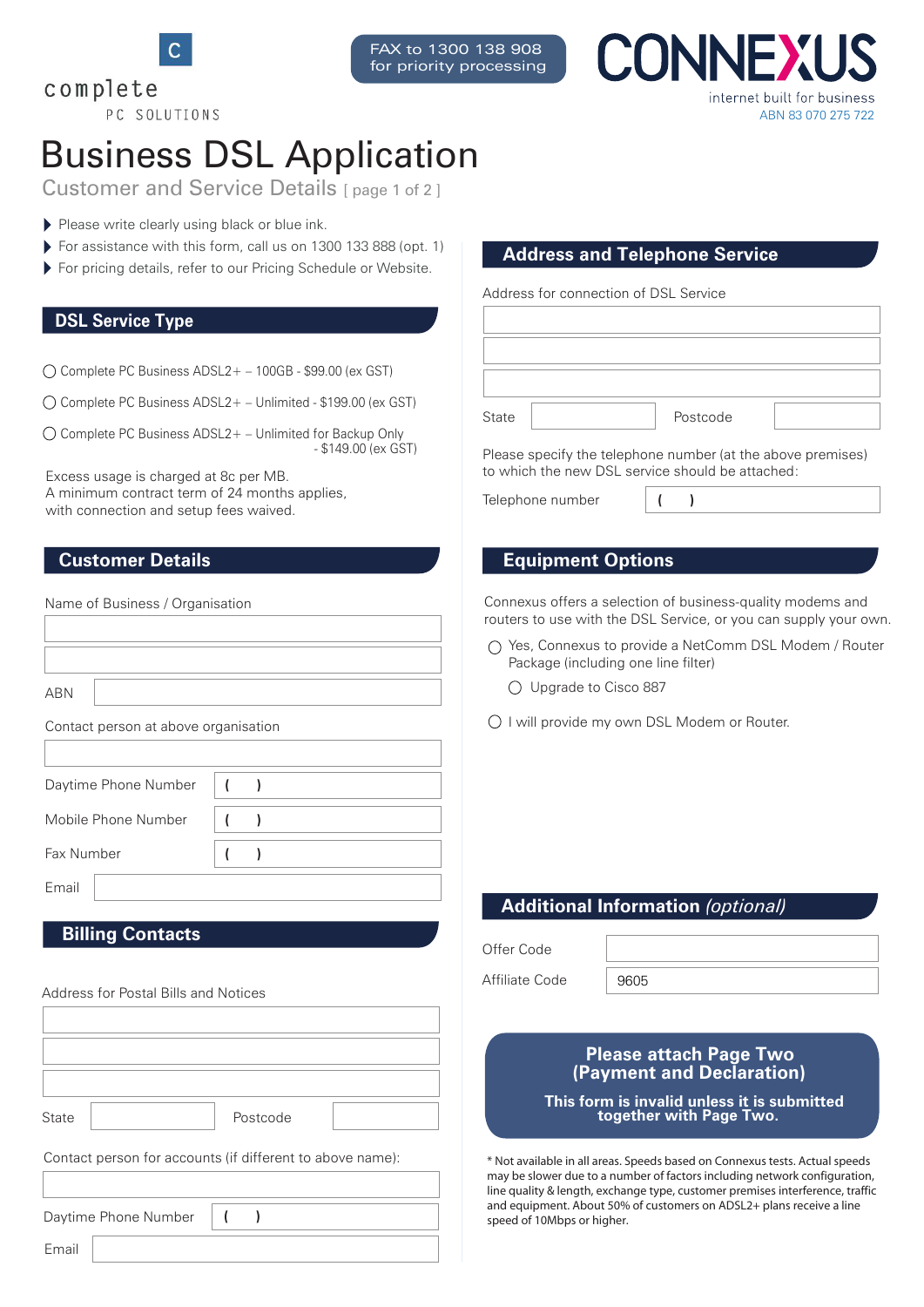

complete PC SOLUTIONS



INNE) internet built for business ABN 83 070 275 722

Payment and Declaration [page 2 of 2]

### **Payment Options**

### *Option 1: Credit Card Auto-Pay (preferred)*

Credit card auto-pay is a convenient payment method and Connexus does not impose a surcharge for Visa or MasterCard.

Tax invoices (current and historical) are available for download and printing from our secure website.

Diners Club (Diners) and American Express (AMEX) payments attract a credit card surcharge fee equal to 3.5% of the value of the transaction. This will be charged to the credit card at the time of payment.

| □ I wish to pay by Credit / Charge card (complete below):  |                         |  |         |  |  |
|------------------------------------------------------------|-------------------------|--|---------|--|--|
| ◯ Visa                                                     | ◯ MasterCard   ◯ Diners |  | () AMEX |  |  |
| Number:                                                    |                         |  |         |  |  |
| <b>Expiry Date</b>                                         |                         |  |         |  |  |
| "I horoby quthorize Connovus to dobit my eard for the east |                         |  |         |  |  |

hereby authorise Connexus to debit my card for the cost of Connexus services including connection & ongoing charges."

| Cardholder<br>Signature: |  |
|--------------------------|--|

### *Option 2: Email Option*

 $\Box$  Please forward invoices by email.

### *Option 3: Invoice Option*

Please forward invoices by postal mail.

| <b>IP Addressing and VPN (Optional)</b> |  |  |
|-----------------------------------------|--|--|
|-----------------------------------------|--|--|

One fixed IP is provided with each Business DSL service. To request additional IP addresses, please complete below.

 $\bigcirc$  Yes, I would like to apply for  $\bigcirc$  IP address in total. If you are requesting more than 2 additional IP addresses, please attach a diagram explaining your network.

Connexus offers a powerful VPN feature for organisations with multiple DSL Services. This feature is optional.

 $\bigcirc$  Yes, please enable Connexus VPN on this service. This service is a  $\Box$  Server Node  $\Box$  Client Node

If this is a Client Node and the Server Node is inter-state, please specify the CIR speed required:

### **What happens next?**

- **Die we receive your application, we will arrange for activation** of your service. You will receive an e-mail to confirm the order **is being processed.**
- **The average activation time-frame is 5-10 working days for Business DSL services and 15-20 working days for Business Pro services.**
- **Once the service is activated, we will contact you to arrange delivery of any equipment.**

### **Declaration Section - All Must Complete**

The Connexus Standard Form of Agreement ("SFOA") sets out the terms and conditions that apply to this application and all products and services Connexus provides to you. Your contract is with Connexus (InterNex Australia Pty Ltd, A.B.N. 83070275722 t/as) A summary of the SFOA is included with this form. .<br>You can obtain the full SFOA from http://sfoa.connexus.net.au, or by telephoning 1300 133 888. │ By signing below you declare that:  $^\ast$  all the information I have provided is true and correct;

\* I have read, understood and agree to abide by the above information and the Connexus Standard Form of Agreement;

\* I am authorised to make this declaration on behalf of the above-named organisation.

Position Date Name

#### **Signature**